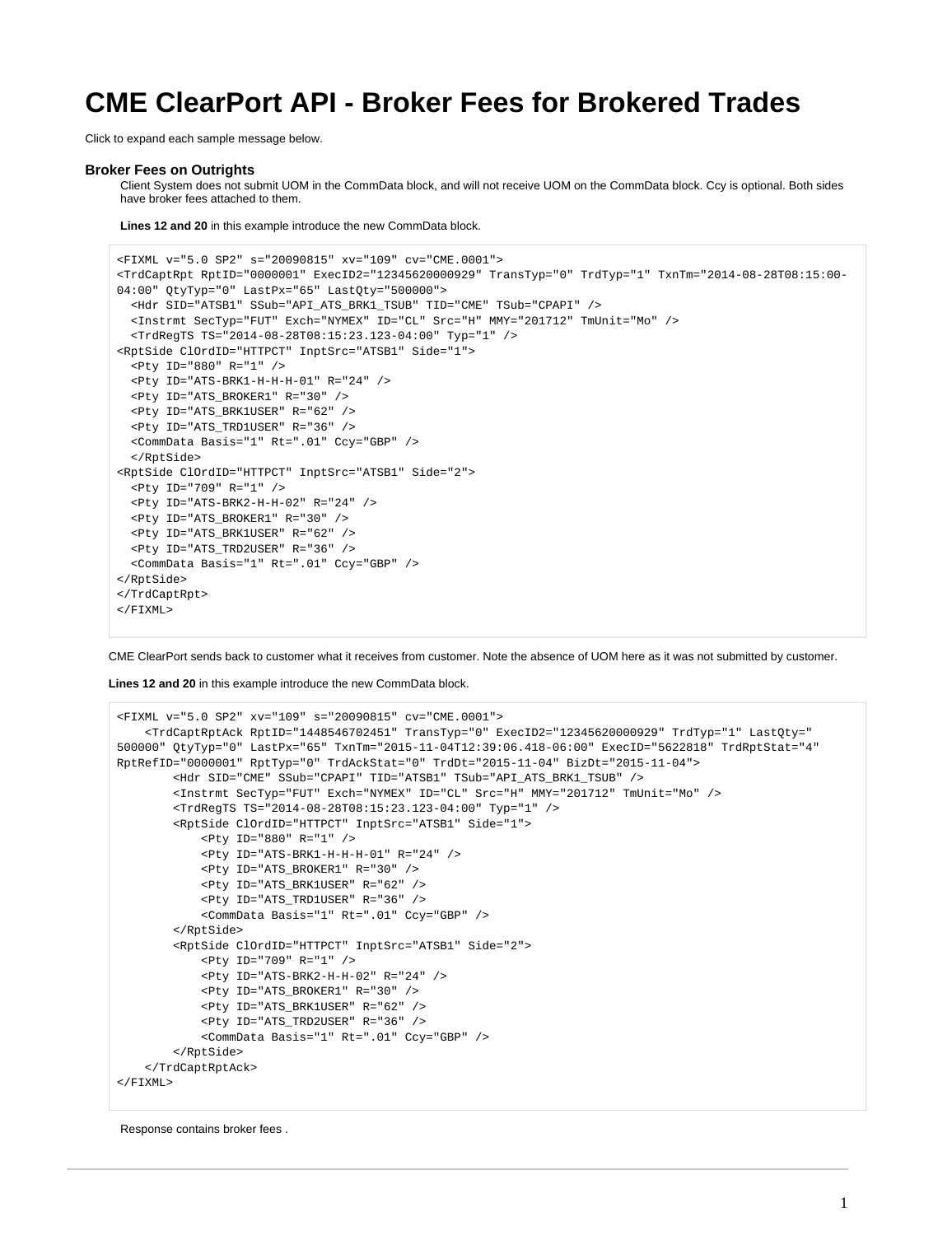**Lines 27 and 50** in this example introduce the new CommData block.

```
<FIXML v="5.0 SP2" xv="109" s="20090815" cv="CME.0001">
     <TrdCaptRpt RptID="1448546811282" TransTyp="0" TrdRptStat="0" TrdTyp="1" TrdDt="2015-11-04" BizDt="
2015-11-04" ExecID="5622818" ExecID2="12345620000929" TxnTm="2015-11-04T12:38:06.434-06:00" QtyTyp="0" 
LastQty="500000" LastPx="65.0" TotTrdQty="500" TotTrdMultdQty="500000" RptTyp="0" LastRptReqed="Y" 
TotNumTrdRpts="1" ReqID="123456">
         <Hdr SID="CME" SSub="CPAPI" TID="ATSB1" TSub="API_ATS_BRK1_TSUB" />
         <Instrmt ID="CL" Src="H" SecTyp="FUT" MMY="201712" Exch="NYMEX" TmUnit="Mo" />
         <TrdRegTS TS="2014-08-28T07:15:23-05:00" Typ="1" />
         <RptSide Side="1" ClOrdID="HTTPCT" InptDev="API" InptSrc="ATSB1" CustCpcty="1">
             <Pty R="44" ID="API_ATS_BRK1_TSUB" />
             <Pty R="30" ID="ATS_BROKER1">
                 <Sub Typ="5" ID="ATS_BROKER1" />
             </Pty>
             <Pty R="62" ID="ATS_BRK1USER">
                 <Sub Typ="9" ID="ATS_BRK1USER_UFN ATS_BRK1USER_ULN" />
            </Pty>
             <Pty R="36" ID="ATS_TRD1USER">
                 <Sub Typ="9" ID="ATS_TRD1 USER" />
             </Pty>
             <Pty R="1" ID="880">
                 <Sub Typ="5" ID="ATS_CLEARING_CME1" />
             </Pty>
             <Pty R="24" ID="ATS-BRK1-H-H-H-01" Src="C">
                 <Sub Typ="26" ID="2" />
            \epsilon/Pty>
             <Pty R="7" ID="ATS_TRADER1">
                 <Sub Typ="5" ID="ATS_TRADER1" />
             </Pty>
             <RegTrdID ID="CPC000005622818BN0001" Src="1010000023" Typ="0" Evnt="2" />
             <CommData Ccy="GBP" Basis="1" Rt=".01" />
         </RptSide>
         <RptSide Side="2" ClOrdID="HTTPCT" InptDev="API" InptSrc="ATSB1" CustCpcty="1">
             <Pty R="44" ID="API_ATS_BRK1_TSUB" />
             <Pty R="30" ID="ATS_BROKER1">
                 <Sub Typ="5" ID="ATS_BROKER1" />
             </Pty>
             <Pty R="62" ID="ATS_BRK1USER">
                 <Sub Typ="9" ID="ATS_BRK1USER_UFN ATS_BRK1USER_ULN" />
             </Pty>
             <Pty R="36" ID="ATS_TRD2USER">
                \texttt{<Sub Type="9" ID="ATS_TRD2 USER" } \rightarrow</Pty>
             <Pty R="1" ID="709">
                 <Sub Typ="5" ID="ATS_CLEARING_CME2" />
            </Pty>
             <Pty R="24" ID="ATS-BRK2-H-H-02" Src="C">
                 <Sub Typ="26" ID="2" />
             </Pty>
             <Pty R="7" ID="ATS_TRADER2">
                 <Sub Typ="5" ID="ATS_TRADER2" />
             </Pty>
             <RegTrdID ID="CPC000005622818SN0001" Src="1010000023" Typ="0" Evnt="2" />
             <CommData Ccy="GBP" Basis="1" Rt=".01" />
         </RptSide>
     </TrdCaptRpt>
</FIXML>
```
### **Broker Fees on Spreads**

LegRefID is required on each leg with a broker commission. **Lines 18-19 and 27-28** in this example introduce the new CommData block.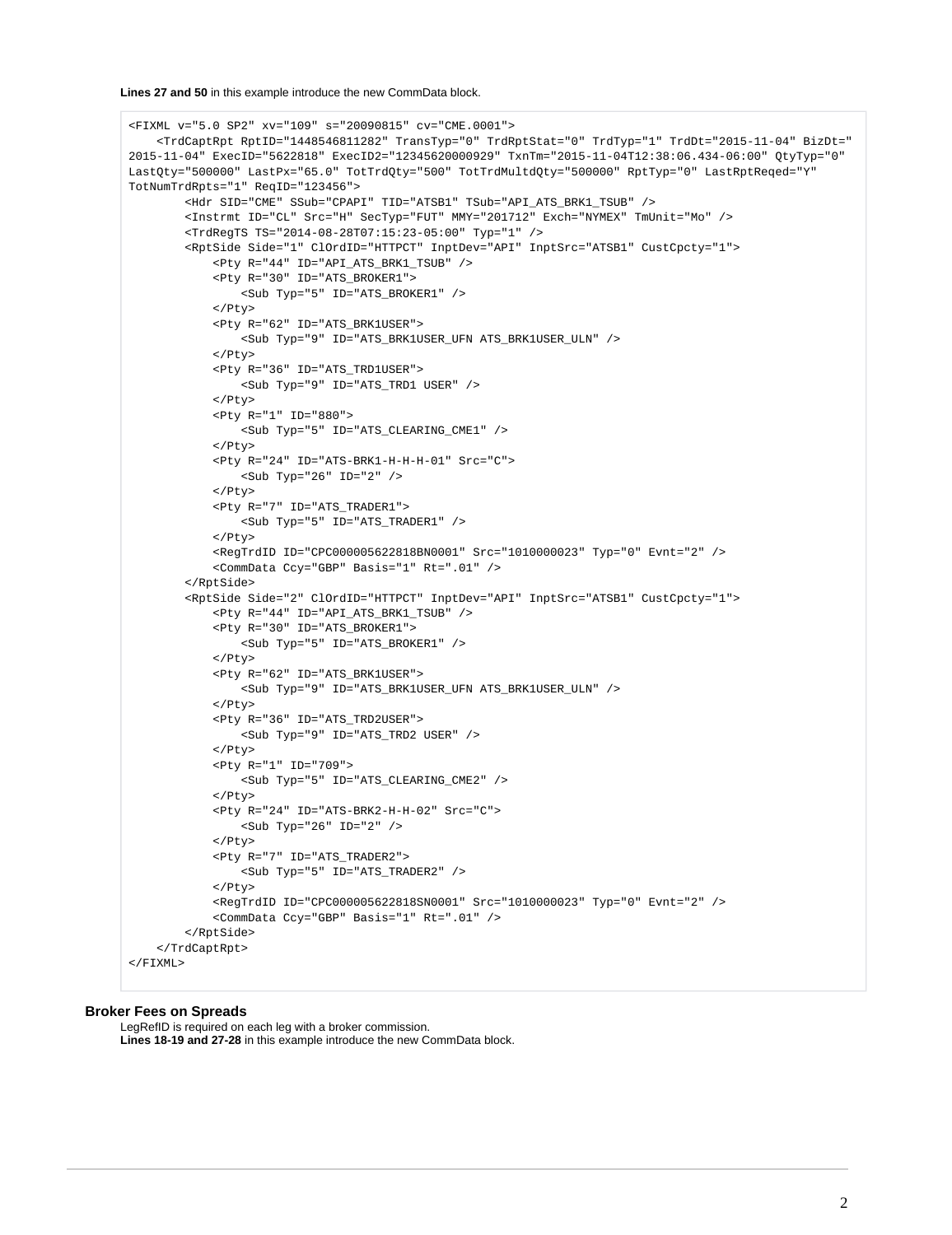```
<FIXML v="5.0 SP2" s="20090815" xv="109" cv="CME.0001">
     <TrdCaptRpt RptID="0000001" ExecID2="12345620000929" TransTyp="0" TrdTyp="1" TxnTm="2014-08-28T08:
15:00-04:00">
         <Hdr SID="ATSB1" SSub="API_ATS_BRK1_TSUB" TID="CME" TSub="CPAPI" />
         <Instrmt SecTyp="MLEG" Exch="NYMEX" />
         <TrdLeg LegNo="1" QtyTyp="0" LastQty="50000" LastPx="100">
             <Leg ID="CL" Src="H" MMY="201603" Side="1" SecTyp="FUT" Exch="NYMEX" />
         </TrdLeg>
         <TrdLeg LegNo="2" QtyTyp="0" LastQty="50000" LastPx="101">
             <Leg ID="CL" Src="H" MMY="201606" Side="2" SecTyp="FUT" Exch="NYMEX" />
         </TrdLeg>
         <TrdRegTS TS="2014-08-28T08:15:23.123-04:00" Typ="1" />
         <RptSide ClOrdID="HTTPCT" InptSrc="ATSB1" Side="1">
             <Pty ID="880" R="1" />
             <Pty ID="ATS-BRK1-H-H-H-01" R="24" />
             <Pty ID="ATS_BROKER1" R="30" />
             <Pty ID="ATS_BRK1USER" R="62" />
             <Pty ID="ATS_TRD1USER" R="36" />
             <CommData Basis="1" Rt=".01" Ccy="GBP" LegRefID="1" />
             <CommData Basis="1" Rt=".02" Ccy="GBP" LegRefID="2" />
         </RptSide>
         <RptSide ClOrdID="HTTPCT" InptSrc="ATSB1" Side="2">
             <Pty ID="709" R="1" />
             <Pty ID="ATS-BRK2-H-H-02" R="24" />
             <Pty ID="ATS_BROKER1" R="30" />
             <Pty ID="ATS_BRK1USER" R="62" />
             <Pty ID="ATS_TRD2USER" R="36" />
             <CommData Basis="1" Rt=".01" Ccy="GBP" LegRefID="1" />
             <CommData Basis="1" Rt=".02" Ccy="GBP" LegRefID="2" />
         </RptSide>
     </TrdCaptRpt>
</FIXML>
```
CME ClearPort sends back to customer what it receives from customer. Note the absence of UOM here as it was not submitted by customer. **Lines 18-19 and 27-28** in this example introduce the new CommData block.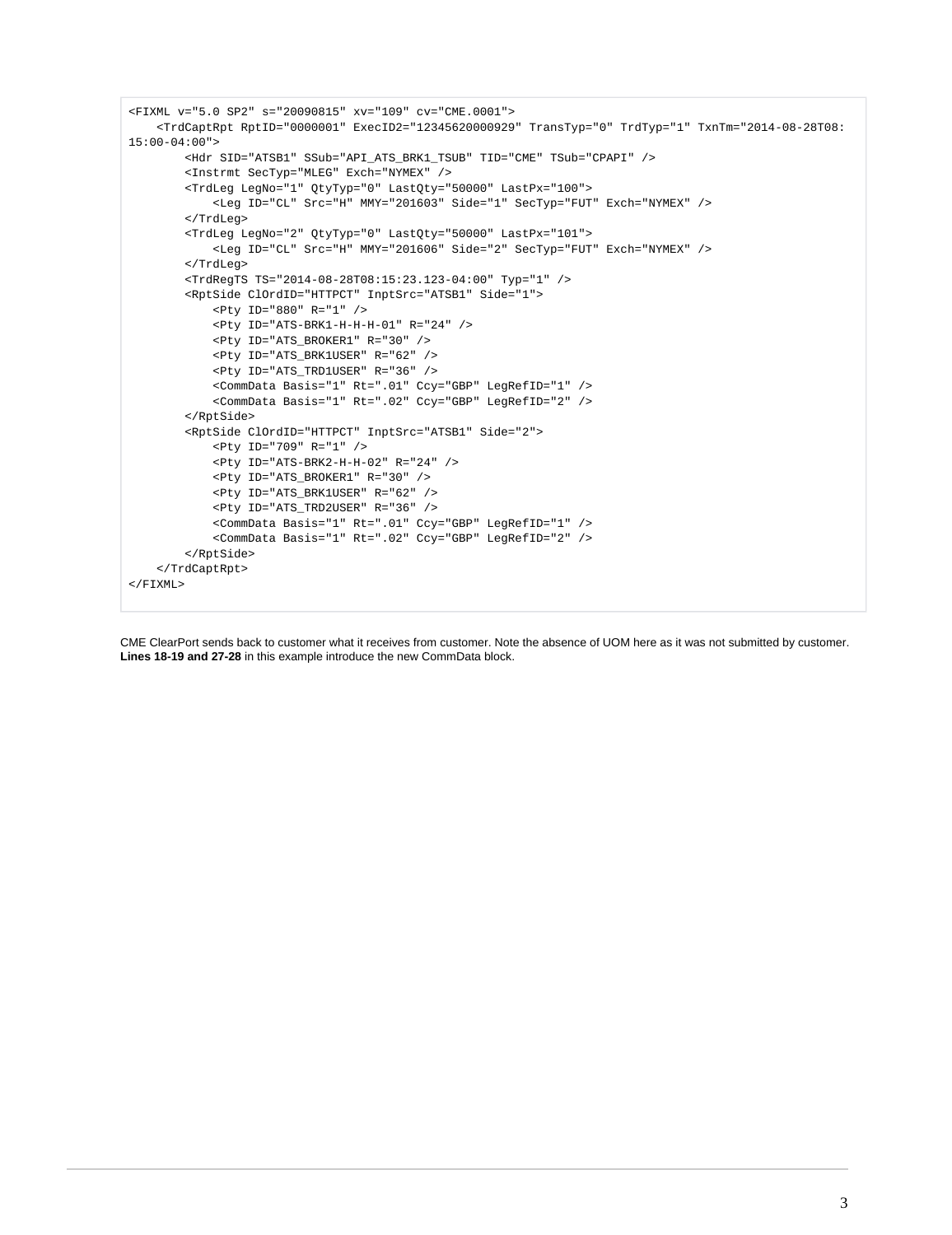```
<FIXML v="5.0 SP2" xv="109" s="20090815" cv="CME.0001">
     <TrdCaptRptAck RptID="1448553254291" TransTyp="0" ExecID2="12345620000929" TrdTyp="1" TxnTm="2015-
11-04T14:28:18.258-06:00" ExecID="5626819" TrdRptStat="4" RptRefID="0000001" RptTyp="0" TrdAckStat="0" 
TrdDt="2015-11-04" BizDt="2015-11-04">
         <Hdr SID="CME" SSub="CPAPI" TID="ATSB1" TSub="API_ATS_BRK1_TSUB" />
         <Instrmt SecTyp="MLEG" Exch="NYMEX" />
         <TrdLeg LegNo="1" QtyTyp="0" LastQty="50000" LastPx="100">
             <Leg ID="CL" Src="H" MMY="201603" Side="1" SecTyp="FUT" Exch="NYMEX" />
         </TrdLeg>
         <TrdLeg LegNo="2" QtyTyp="0" LastQty="50000" LastPx="101">
             <Leg ID="CL" Src="H" MMY="201606" Side="2" SecTyp="FUT" Exch="NYMEX" />
         </TrdLeg>
         <TrdRegTS TS="2014-08-28T08:15:23.123-04:00" Typ="1" />
         <RptSide ClOrdID="HTTPCT" InptSrc="ATSB1" Side="1">
             <Pty ID="880" R="1" />
             <Pty ID="ATS-BRK1-H-H-H-01" R="24" />
             <Pty ID="ATS_BROKER1" R="30" />
             <Pty ID="ATS_BRK1USER" R="62" />
             <Pty ID="ATS_TRD1USER" R="36" />
             <CommData Basis="1" Rt=".01" Ccy="GBP" LegRefID="1" />
             <CommData Basis="1" Rt=".02" Ccy="GBP" LegRefID="2" />
         </RptSide>
         <RptSide ClOrdID="HTTPCT" InptSrc="ATSB1" Side="2">
             <Pty ID="709" R="1" />
             <Pty ID="ATS-BRK2-H-H-02" R="24" />
             <Pty ID="ATS_BROKER1" R="30" />
             <Pty ID="ATS_BRK1USER" R="62" />
             <Pty ID="ATS_TRD2USER" R="36" />
             <CommData Basis="1" Rt=".01" Ccy="GBP" LegRefID="1" />
             <CommData Basis="1" Rt=".02" Ccy="GBP" LegRefID="2" />
         </RptSide>
     </TrdCaptRptAck>
</FIXML>
```
Response contains broker fees. **Lines 34-35 and 59-60** in this example introduce the new CommData block.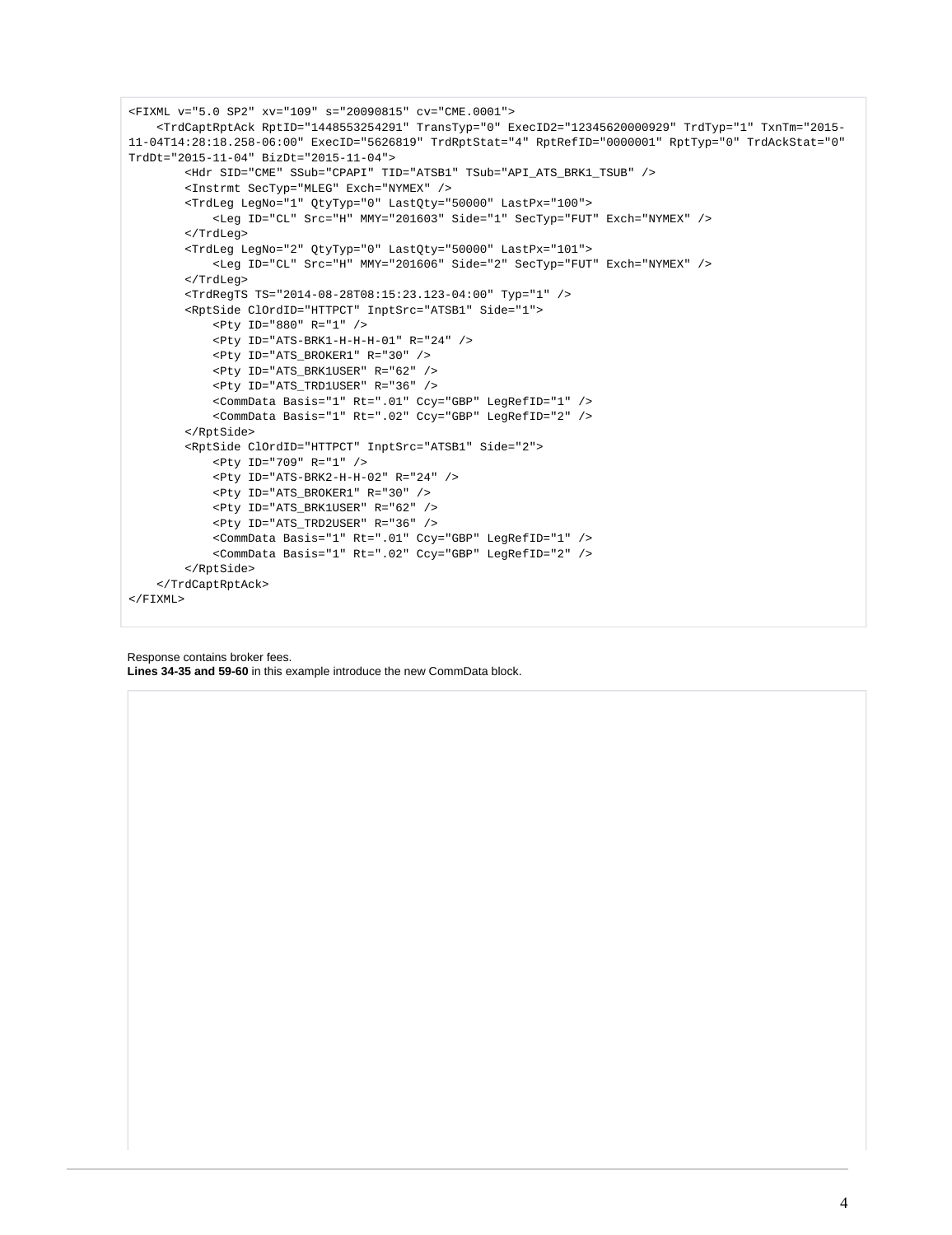```
<FIXML v="5.0 SP2" xv="109" s="20090815" cv="CME.0001">
     <TrdCaptRpt RptID="1448553294968" TransTyp="0" TrdRptStat="0" TrdTyp="1" TrdDt="2015-11-04" 
BizDt="2015-11-04" ExecID="5626819" ExecID2="12345620000929" TxnTm="2015-11-04T14:28:18.168-06:00" 
RptTyp="0" LastRptReqed="Y" TotNumTrdRpts="1" ReqID="123456">
         <Hdr SID="CME" SSub="CPAPI" TID="ATSB1" TSub="API_ATS_BRK1_TSUB" />
         <Instrmt SecTyp="MLEG" SubTyp="SP" />
         <TrdLeg LegNo="1" QtyTyp="0" LastQty="50000" LastPx="100.0" TotTrdQty="50" TotTrdMultdQty="
50000" <Leg ID="CL" Src="H" MMY="201603" SecTyp="FUT" Exch="NYMEX" TmUnit="Mo" Side="1" />
         </TrdLeg>
         <TrdLeg LegNo="2" QtyTyp="0" LastQty="50000" LastPx="101.0" TotTrdQty="50" TotTrdMultdQty="
50000">
             <Leg ID="CL" Src="H" MMY="201606" SecTyp="FUT" Exch="NYMEX" TmUnit="Mo" Side="2" />
         </TrdLeg>
         <TrdRegTS TS="2014-08-28T07:15:23-05:00" Typ="1" />
         <RptSide Side="1" ClOrdID="HTTPCT" InptDev="API" InptSrc="ATSB1" CustCpcty="1">
             <Pty R="44" ID="API_ATS_BRK1_TSUB" />
             <Pty R="30" ID="ATS_BROKER1">
                 <Sub Typ="5" ID="ATS_BROKER1" />
            \langle/Ptv>
             <Pty R="62" ID="ATS_BRK1USER">
                 <Sub Typ="9" ID="ATS_BRK1USER_UFN ATS_BRK1USER_ULN" />
            \langle/Ptv>
             <Pty R="36" ID="ATS_TRD1USER">
                 <Sub Typ="9" ID="ATS_TRD1 USER" />
             </Pty>
             <Pty R="1" ID="880">
                 <Sub Typ="5" ID="ATS_CLEARING_CME1" />
            \langle/Ptv>
             <Pty R="24" ID="ATS-BRK1-H-H-H-01" Src="C">
                 <Sub Typ="26" ID="2" />
             </Pty>
             <Pty R="7" ID="ATS_TRADER1">
                 <Sub Typ="5" ID="ATS_TRADER1" />
            </Pty>
             <RegTrdID ID="CPC000005626819BN0001" Src="1010000023" Typ="0" Evnt="2" LegRefID="1" />
             <RegTrdID ID="CPC001005626819BN0001" Src="1010000023" Typ="0" Evnt="2" LegRefID="2" />
             <CommData Basis="1" Rt=".01" Ccy="GBP" LegRefID="1" />
             <CommData Basis="1" Rt=".02" Ccy="GBP" LegRefID="2" />
         </RptSide>
         <RptSide Side="2" ClOrdID="HTTPCT" InptDev="API" InptSrc="ATSB1" CustCpcty="1">
             <Pty R="44" ID="API_ATS_BRK1_TSUB" />
             <Pty R="30" ID="ATS_BROKER1">
                 <Sub Typ="5" ID="ATS_BROKER1" />
             </Pty>
             <Pty R="62" ID="ATS_BRK1USER">
                 <Sub Typ="9" ID="ATS_BRK1USER_UFN ATS_BRK1USER_ULN" />
             </Pty>
             <Pty R="36" ID="ATS_TRD2USER">
                 <Sub Typ="9" ID="ATS_TRD2 USER" />
             </Pty>
             <Pty R="1" ID="709">
                 <Sub Typ="5" ID="ATS_CLEARING_CME2" />
            \langle/Ptv>
             <Pty R="24" ID="ATS-BRK2-H-H-02" Src="C">
                \texttt{<Sub Type="26" ID="2" /&gt;\langle/Ptv>
             <Pty R="7" ID="ATS_TRADER2">
                 <Sub Typ="5" ID="ATS_TRADER2" />
             </Pty>
             <RegTrdID ID="CPC000005626819SN0001" Src="1010000023" Typ="0" Evnt="2" LegRefID="1" />
             <RegTrdID ID="CPC001005626819SN0001" Src="1010000023" Typ="0" Evnt="2" LegRefID="2" />
             <CommData Basis="1" Rt=".01" Ccy="GBP" LegRefID="1" />
             <CommData Basis="1" Rt=".02" Ccy="GBP" LegRefID="2" /> 
         </RptSide>
     </TrdCaptRpt>
\epsilon/FTYML\sim
```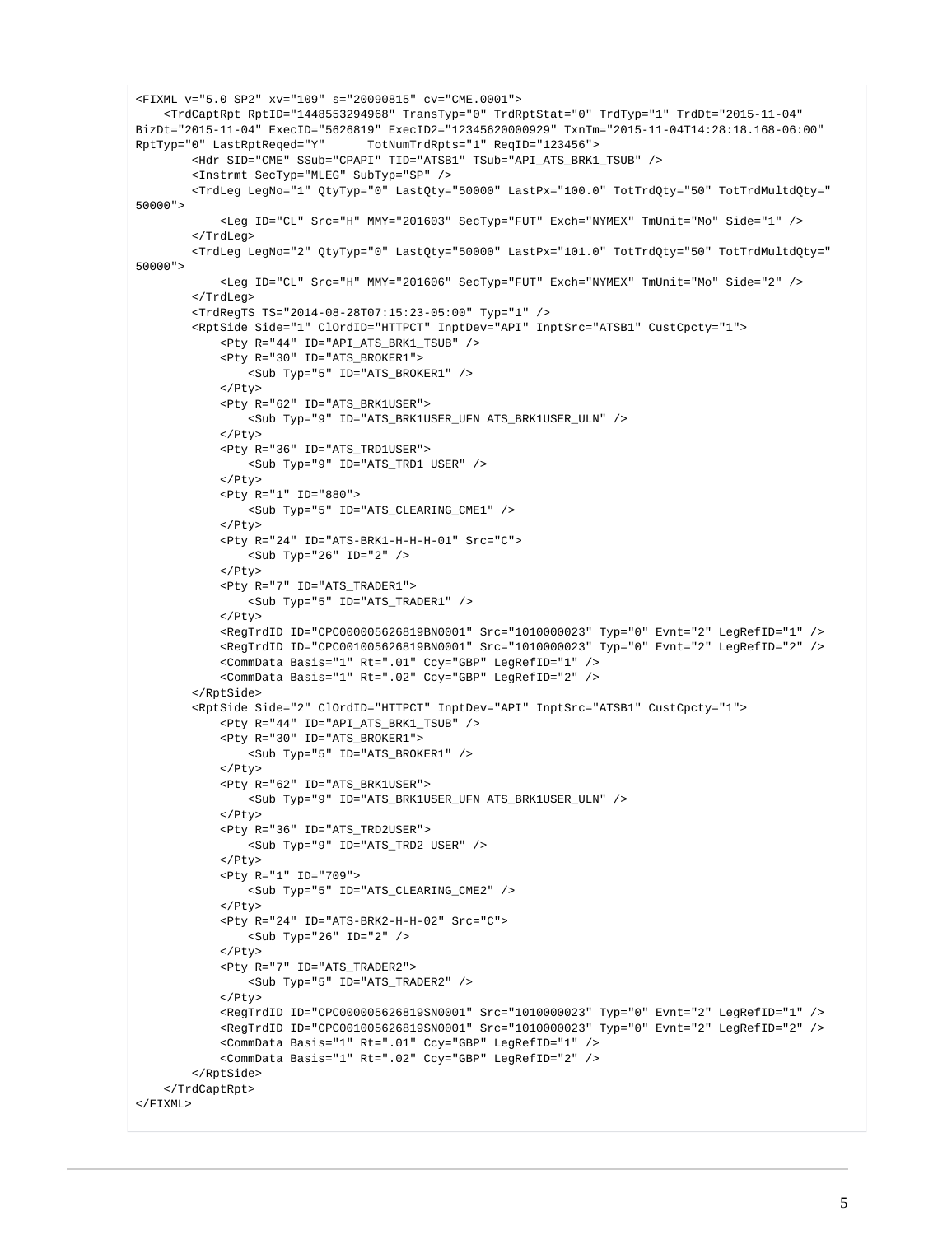#### **Broker Fees on Outrights with Allocations**

Broker Fees are added at RptSide for side that contains allocations. Side 1 in example below contains the allocations and broker fees are added at RptSide level.

**Line 9** in this example introduces the new CommData block.

```
<FIXML v="5.0 SP2" s="20090815" xv="109" cv="CME.0001">
     <TrdCaptRpt RptID="0000001" ExecID2="12345620000929" TransTyp="0" TrdTyp="1" TxnTm="2014-08-28T08:
15:00-04:00" QtyTyp="0" LastPx="50" LastQty="100000">
         <Hdr SID="ATSB1" SSub="API_ATS_BRK1_TSUB" TID="CME" TSub="CPAPI" />
         <Instrmt SecTyp="FUT" Exch="NYMEX" ID="CL" Src="H" MMY="201712" TmUnit="Mo" />
         <TrdRegTS TS="2014-08-28T08:15:23.123-04:00" Typ="1" />
         <RptSide ClOrdID="HTTPCT" InptSrc="ATSB1" Side="1">
             <Pty ID="ATS_BROKER1" R="30" />
             <Pty ID="ATS_BRK1USER" R="62" />
             <CommData Ccy="GBP" Basis="1" Rt=".02" />
             <Alloc Qty="60000">
                 <Pty ID="880" R="1" />
                 <Pty ID="ATS-BRK1-H-H-H-01" R="24" />
                 <Pty ID="ATS_TRD1USER" R="36" />
             </Alloc>
             <Alloc Qty="40000">
                 <Pty ID="880" R="1" />
                 <Pty ID="ATS-BRK1-C-H-H-01" R="24" />
                 <Pty ID="ATS_TRD1MIX" R="36" />
            \sim/Alloc>
         </RptSide>
         <RptSide ClOrdID="HTTPCT" InptSrc="ATSB1" Side="2">
             <Pty ID="ATS_BROKER1" R="30" />
             <Pty ID="ATS_BRK1USER" R="62" />
             <Pty ID="709" R="1" />
             <Pty ID="ATS-BRK2-H-H-02" R="24" />
             <Pty ID="ATS_TRD2USER" R="36" />
         </RptSide>
     </TrdCaptRpt>
\epsilon/FTXML>
```
CME ClearPort sends back to customer what it receives from customer. For allocations, note that the broker fees are displayed at RptSide level only.

**Line 9** in this example introduces the new CommData block.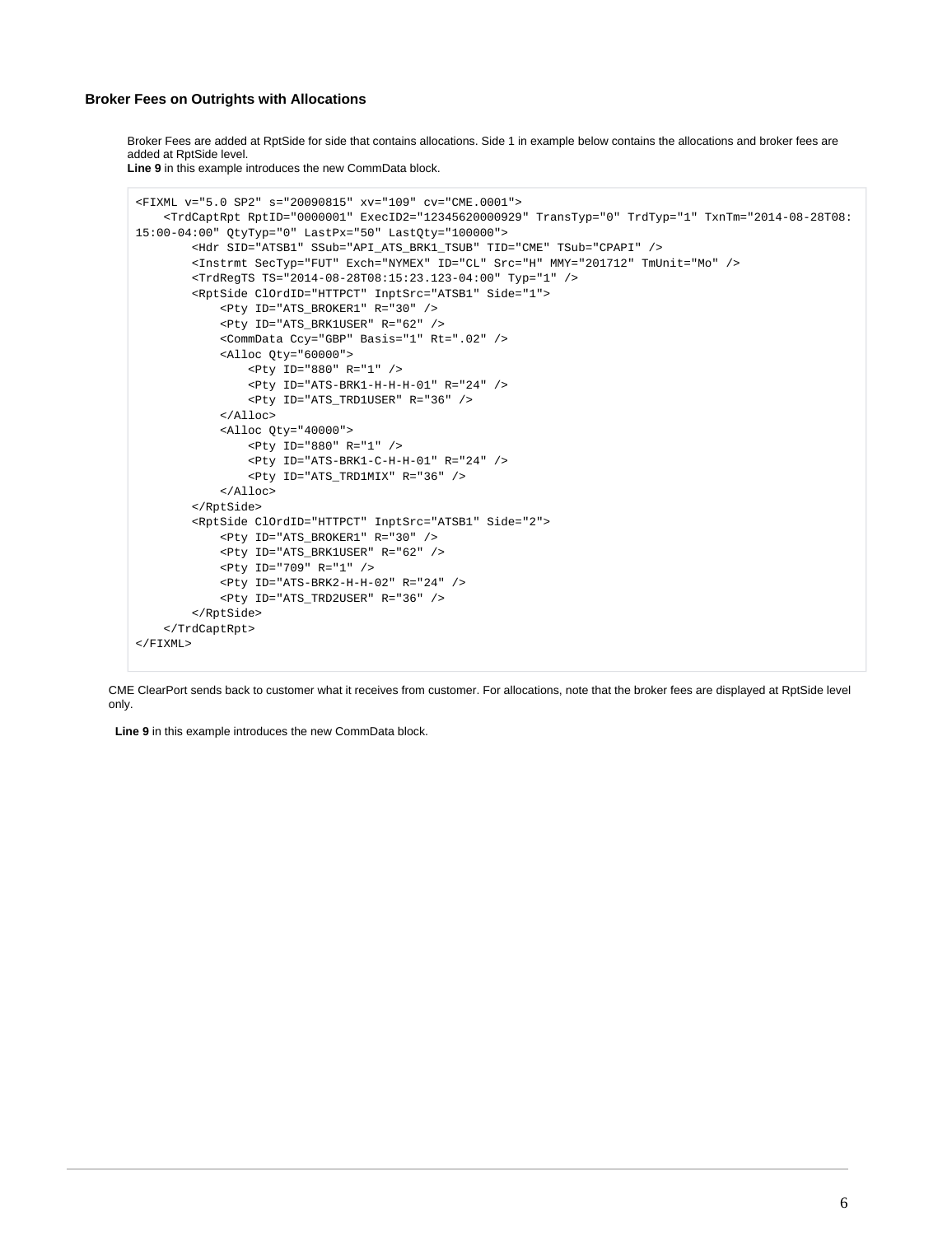```
<FIXML v="5.0 SP2" xv="109" s="20090815" cv="CME.0001">
     <TrdCaptRpt RptID="1445512331805" TransTyp="0" TrdRptStat="0" TrdTyp="1" TrdDt="2015-10-13" BizDt="
2015-10-13" ExecID="6973712" ExecID2="12345620000929" TxnTm="2015-10-13T14:59:46.666-05:00" QtyTyp="0" 
LastQty="100000" LastPx="50.0" TotTrdQty="100" TotTrdMultdQty="100000" RptTyp="0" LastRptReqed="Y" 
TotNumTrdRpts="1" ReqID="123456">
         <Hdr SID="CME" SSub="CPAPI" TID="ATSB1" TSub="API_ATS_BRK1_TSUB" />
         <Instrmt ID="CL" Src="H" SecTyp="FUT" MMY="201712" Exch="NYMEX" TmUnit="Mo" />
         <TrdRegTS TS="2014-08-28T07:15:23-05:00" Typ="1" />
         <RptSide Side="1" ClOrdID="HTTPCT" InptDev="API" InptSrc="ATSB1">
             <Pty R="44" ID="API_ATS_BRK1_TSUB" />
             <Pty R="30" ID="ATS_BROKER1">
                 <Sub Typ="5" ID="ATS_BROKER1" />
            \langle/Ptv>
             <Pty R="62" ID="ATS_BRK1USER">
                 <Sub Typ="9" ID="ATS_BRK1USER_UFN ATS_BRK1USER_ULN" />
            </Pty>
             <CommData Ccy="GBP" Basis="1" Rt=".02" />
             <Alloc CustCpcty="1" IndAllocID2="6207663" Qty="40000" Stat="2">
                 <RegTrdID ID="CPC000006973712BA0001" Src="1010000023" Typ="0" Evnt="2" />
                 <Pty R="36" ID="ATS_TRD1MIX">
                     <Sub Typ="9" ID="ATS_TRD1MIX_UFN ATS_TRD1MIX_ULN" />
                 </Pty>
                 <Pty R="1" ID="880">
                     <Sub Typ="5" ID="ATS_CLEARING_CME1" />
                 </Pty>
                 <Pty R="24" ID="ATS-BRK1-C-H-H-01" Src="C">
                     <Sub Typ="26" ID="1" />
                 </Pty>
                 <Pty R="7" ID="ATS_TRADER1">
                     <Sub Typ="5" ID="ATS_TRADER1" />
                 </Pty>
```
CME ClearPort sends the broker fees back to the customer at the RptSide level. No broker fees are displayed at allocation level. **Line 14** in this example introduces the new CommData block.

```
<FIXML v="5.0 SP2" xv="109" s="20090815" cv="CME.0001">
     <TrdCaptRptAck RptID="1445512300042" TransTyp="0" ExecID2="12345620000929" TrdTyp="1" LastQty="
100000" QtyTyp="0" LastPx="50" TxnTm="2015-10-13T14:59:46.704-05:00" ExecID="6973712" TrdRptStat="4" 
RptRefID="0000001" RptTyp="0" TrdAckStat="0" TrdDt="2015-10-13" BizDt="2015-10-13">
         <Hdr SID="CME" SSub="CPAPI" TID="ATSB1" TSub="API_ATS_BRK1_TSUB" />
         <Instrmt SecTyp="FUT" Exch="NYMEX" ID="CL" Src="H" MMY="201712" TmUnit="Mo" />
         <TrdRegTS TS="2014-08-28T08:15:23.123-04:00" Typ="1" />
         <RptSide ClOrdID="HTTPCT" InptSrc="ATSB1" Side="1">
             <Pty ID="ATS_BROKER1" R="30" />
             <Pty ID="ATS_BRK1USER" R="62" />
             <CommData Ccy="GBP" Basis="1" Rt=".02" />
             <Alloc Qty="60000">
                 <Pty ID="880" R="1" />
                 <Pty ID="ATS-BRK1-H-H-H-01" R="24" />
                 <Pty ID="ATS_TRD1USER" R="36" />
             </Alloc>
             <Alloc Qty="40000">
                 <Pty ID="880" R="1" />
                 <Pty ID="ATS-BRK1-C-H-H-01" R="24" />
                 <Pty ID="ATS_TRD1MIX" R="36" />
            \epsilon/Alloc>
         </RptSide>
         <RptSide ClOrdID="HTTPCT" InptSrc="ATSB1" Side="2">
             <Pty ID="ATS_BROKER1" R="30" />
             <Pty ID="ATS_BRK1USER" R="62" />
             <Pty ID="709" R="1" />
             <Pty ID="ATS-BRK2-H-H-02" R="24" />
             <Pty ID="ATS_TRD2USER" R="36" />
         </RptSide>
     </TrdCaptRptAck>
</FIXML>
```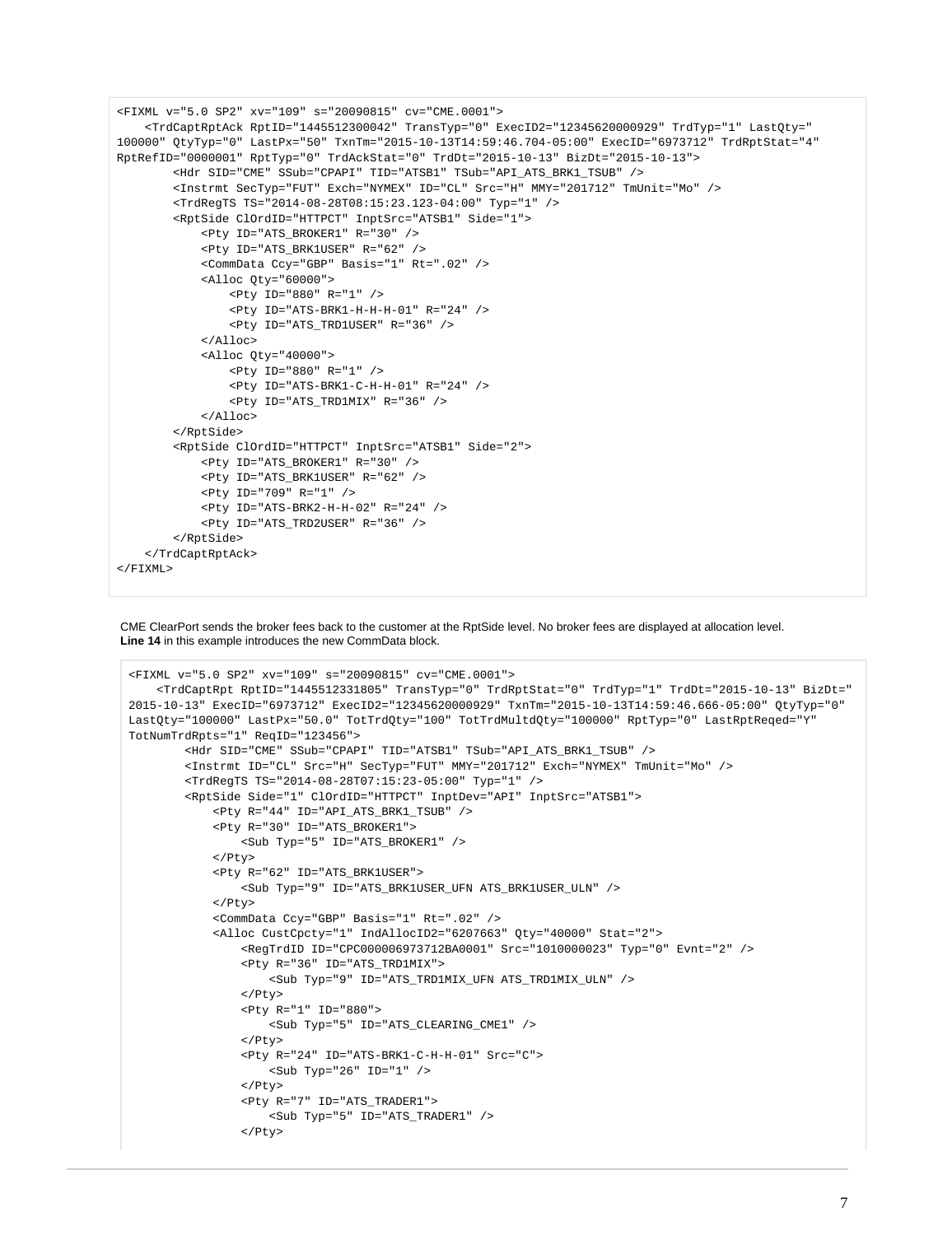```
\langleAlloc>
             <Alloc CustCpcty="1" IndAllocID2="6207664" Qty="60000" Stat="2">
                 <RegTrdID ID="CPC000006973712BA0002" Src="1010000023" Typ="0" Evnt="2" />
                 <Pty R="36" ID="ATS_TRD1USER">
                     <Sub Typ="9" ID="ATS_TRD1USER_UFN ATS_TRD1USER_ULN" />
                 </Pty>
                 <Pty R="1" ID="880">
                     <Sub Typ="5" ID="ATS_CLEARING_CME1" />
                 </Pty>
                 <Pty R="24" ID="ATS-BRK1-H-H-H-01" Src="C">
                    \text{Sub Type} "26" ID="2" />
                 </Pty>
                 <Pty R="7" ID="ATS_TRADER1">
                     <Sub Typ="5" ID="ATS_TRADER1" />
                 </Pty>
             </Alloc>
         </RptSide>
         <RptSide Side="2" ClOrdID="HTTPCT" InptDev="API" InptSrc="ATSB1">
             <Pty R="44" ID="API_ATS_BRK1_TSUB" />
             <Pty R="30" ID="ATS_BROKER1">
                 <Sub Typ="5" ID="ATS_BROKER1" />
             </Pty>
             <Pty R="62" ID="ATS_BRK1USER">
                 <Sub Typ="9" ID="ATS_BRK1USER_UFN ATS_BRK1USER_ULN" />
             </Pty>
             <Alloc CustCpcty="1" IndAllocID2="6207665" Qty="40000" Stat="2">
                 <RegTrdID ID="CPC000006973712SN0001" Src="1010000023" Typ="0" Evnt="2" />
                 <Pty R="36" ID="ATS_TRD2USER">
                     <Sub Typ="9" ID="ATS_TRD2USER_UFN ATS_TRD2USER_ULN" />
                </Pty>
                 <Pty R="1" ID="709">
                     <Sub Typ="5" ID="ATS_CLEARING_CME2" />
                 </Pty>
                 <Pty R="24" ID="ATS-BRK2-H-H-02" Src="C">
                     <Sub Typ="26" ID="2" />
                  </Pty>
                 <Pty R="7" ID="ATS_TRADER2">
                     <Sub Typ="5" ID="ATS_TRADER2" />
                 </Pty>
            \langleAlloc>
             <Alloc CustCpcty="1" IndAllocID2="6207666" Qty="60000" Stat="2">
                 <RegTrdID ID="CPC000006973712SN0002" Src="1010000023" Typ="0" Evnt="2" />
                 <Pty R="36" ID="ATS_TRD2USER">
                     <Sub Typ="9" ID="ATS_TRD2USER_UFN ATS_TRD2USER_ULN" />
                 </Pty>
                 <Pty R="1" ID="709">
                     <Sub Typ="5" ID="ATS_CLEARING_CME2" />
                 </Pty>
                 <Pty R="24" ID="ATS-BRK2-H-H-02" Src="C">
                     <Sub Typ="26" ID="2" />
                 </Pty>
                 <Pty R="7" ID="ATS_TRADER2">
                     <Sub Typ="5" ID="ATS_TRADER2" />
                 </Pty>
            \langleAlloc>
         </RptSide>
     </TrdCaptRpt>
</FIXML>
```
## **Broker Fees on Spreads with Allocations**

In the example below, Buy side is allocated between 2 different accounts with same Account owner. Sell Side is NOT allocated. The buyer of the spread is buying legs 1 and 3, and selling leg 2. Broker fees are submitted on Leg1 only. Since this is a spread, fees must be added at Leg level.

**Line 18** in this example introduces the new CommData block.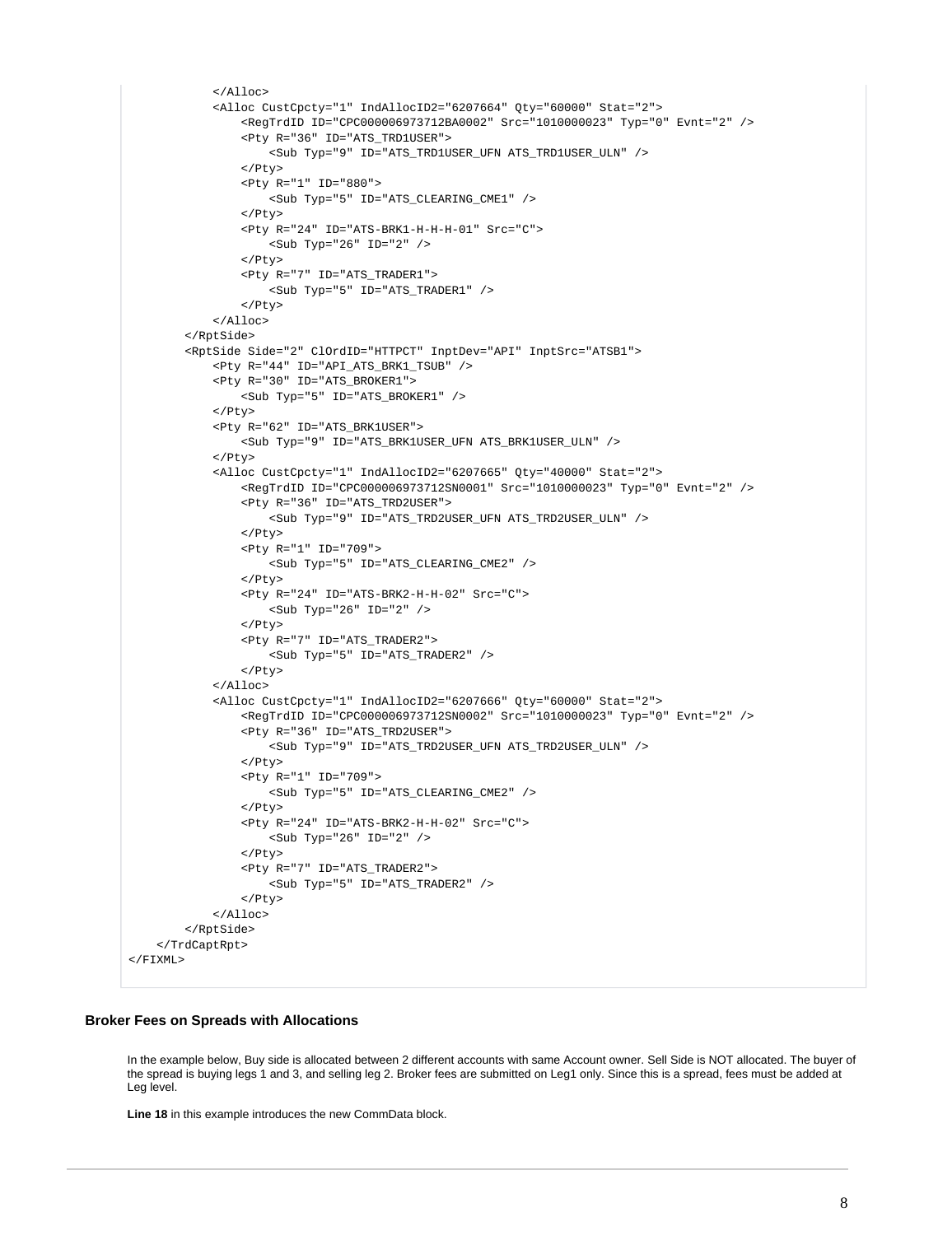```
<FIXML v="5.0 SP2" s="20090815" xv="109" cv="CME.0001">
     <TrdCaptRpt RptID="0000001" ExecID2="12345620000929" TransTyp="0" TrdTyp="2" TxnTm="2014-08-28T08:15:
00-04:00" QtyTyp="0" LastPx="4" LastQty="100000">
         <Hdr SID="ATSB1" SSub="API_ATS_BRK1_TSUB" TID="CME" TSub="CPAPI" />
         <Instrmt SecTyp="MLEG" Exch="NYMEX" />
         <TrdLeg LegNo="1" QtyTyp="0" LastQty="100000" LastPx="4.450">
             <Leg ID="NG" Src="H" MMY="201601" Side="1" SecTyp="FUT" Exch="NYMEX" />
         </TrdLeg>
         <TrdLeg LegNo="2" QtyTyp="0" LastQty="200000" LastPx="4.450">
             <Leg ID="NG" Src="H" MMY="201602" Side="2" SecTyp="FUT" Exch="NYMEX" />
         </TrdLeg>
         <TrdLeg LegNo="3" QtyTyp="0" LastQty="100000" LastPx="4.450">
             <Leg ID="NG" Src="H" MMY="201603" Side="1" SecTyp="FUT" Exch="NYMEX" />
         </TrdLeg>
         <TrdRegTS TS="2014-08-28T08:15:23.123-04:00" Typ="1" />
         <RptSide ClOrdID="HTTPCT" InptSrc="ATSB1" Side="1" SideQty="10">
             <Pty ID="ATS_BROKER1" R="30" />
             <Pty ID="ATS_BRK1USER" R="62" />
             <CommData Ccy="GBP" Basis="1" Rt=".02" LegRefID="1"/>
             <Alloc Qty="4">
                 <Pty ID="880" R="1" />
                 <Pty ID="ATS-BRK1-H-H-H-01" R="24" />
                 <Pty ID="ATS_TRD1USER" R="36" />
             </Alloc>
             <Alloc Qty="6">
                 <Pty ID="880" R="1" />
                 <Pty ID="ATS-BRK1-C-H-H-01" R="24" />
                 <Pty ID="ATS_TRD1MIX" R="36" />
             </Alloc>
         </RptSide>
         <RptSide ClOrdID="HTTPCT" InptSrc="ATSB1" Side="2">
             <Pty ID="ATS_BROKER1" R="30" />
             <Pty ID="ATS_BRK1USER" R="62" />
             <Pty ID="709" R="1" />
             <Pty ID="ATS-BRK2-H-H-02" R="24" />
             <Pty ID="ATS_TRD2USER" R="36" />
         </RptSide>
    </TrdCaptRpt>
\langle/FTXML>
```
For allocations, broker fees are displayed at RptSide level only with LegRefID of the leg the fees were submitted for.

**Line 18** in this example introduces the new CommData block.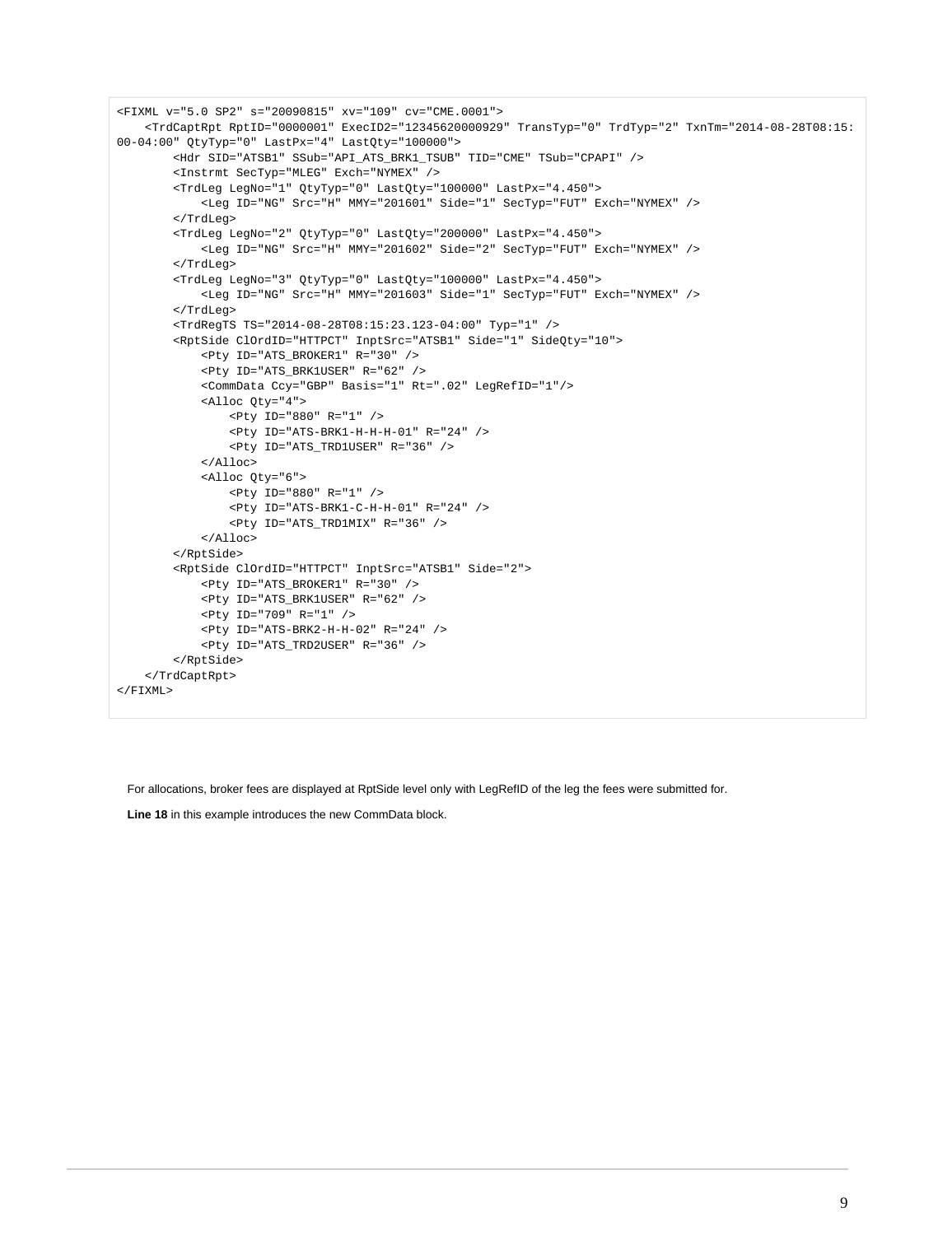```
<FIXML v="5.0 SP2" xv="109" s="20090815" cv="CME.0001">
     <TrdCaptRptAck RptID="1445699394683" TransTyp="0" ExecID2="12345620000929" TrdTyp="2" LastQty="
100000" QtyTyp="0" LastPx="4" TxnTm="2015-10-08T08:36:26.479-05:00" ExecID="6951635" TrdRptStat="4" 
RptRefID="0000001" RptTyp="0" TrdAckStat="0" TrdDt="2015-10-08" BizDt="2015-10-08">
         <Hdr SID="CME" SSub="CPAPI" TID="ATSB1" TSub="API_ATS_BRK1_TSUB" />
         <Instrmt SecTyp="MLEG" Exch="NYMEX" />
         <TrdLeg LegNo="1" QtyTyp="0" LastQty="100000" LastPx="4.450">
             <Leg ID="NG" Src="H" MMY="201601" Side="1" SecTyp="FUT" Exch="NYMEX" />
         </TrdLeg>
         <TrdLeg LegNo="2" QtyTyp="0" LastQty="200000" LastPx="4.450">
             <Leg ID="NG" Src="H" MMY="201602" Side="2" SecTyp="FUT" Exch="NYMEX" />
         </TrdLeg>
         <TrdLeg LegNo="3" QtyTyp="0" LastQty="100000" LastPx="4.450">
             <Leg ID="NG" Src="H" MMY="201603" Side="1" SecTyp="FUT" Exch="NYMEX" />
         </TrdLeg>
         <TrdRegTS TS="2014-08-28T08:15:23.123-04:00" Typ="1" />
         <RptSide ClOrdID="HTTPCT" InptSrc="ATSB1" Side="1" SideQty="10">
             <Pty ID="ATS_BROKER1" R="30" />
             <Pty ID="ATS_BRK1USER" R="62" />
             <CommData Ccy="GBP" Basis="1" Rt=".02" LegRefID="1"/>
             <Alloc Qty="4">
                 <Pty ID="880" R="1" />
                 <Pty ID="ATS-BRK1-H-H-H-01" R="24" />
                 <Pty ID="ATS_TRD1USER" R="36" />
             </Alloc>
             <Alloc Qty="6">
                 <Pty ID="880" R="1" />
                 <Pty ID="ATS-BRK1-C-H-H-01" R="24" />
                 <Pty ID="ATS_TRD1MIX" R="36" />
            \langleAlloc>
         </RptSide>
         <RptSide ClOrdID="HTTPCT" InptSrc="ATSB1" Side="2">
             <Pty ID="ATS_BROKER1" R="30" />
             <Pty ID="ATS_BRK1USER" R="62" />
             <Pty ID="709" R="1" />
             <Pty ID="ATS-BRK2-H-H-02" R="24" />
             <Pty ID="ATS_TRD2USER" R="36" />
         </RptSide>
     </TrdCaptRptAck>
\epsilon/FTYML\sim
```
Note the addition of CommData block in the RptSide but outside the Alloc Block component. The fees only apply to Leg 1 in this example.

**Line 23** in example introduces the new CommData block.

```
<FIXML v="5.0 SP2" xv="109" s="20090815" cv="CME.0001">
     <TrdCaptRpt RptID="1445699441841" TransTyp="0" TrdRptStat="0" TrdTyp="2" OrigTrdDt="2015-10-08" 
TrdDt="2015-10-08" BizDt="2015-10-08" ExecID="6951635" ExecID2="12345620000929" TxnTm="2015-10-08T08:36:
26.309-05:00" LastPx="4.0" RptTyp="0" LastRptReqed="Y" TotNumTrdRpts="1" ReqID="123456">
         <Hdr SID="CME" SSub="CPAPI" TID="ATSB1" TSub="API_ATS_BRK1_TSUB" />
         <Instrmt SecTyp="MLEG" SubTyp="BF" />
         <TrdLeg LegNo="1" QtyTyp="0" LastQty="100000" LastPx="4.45" TotTrdQty="10" TotTrdMultdQty="
100000">
             <Leg ID="NG" Src="H" MMY="201601" SecTyp="FUT" Exch="NYMEX" TmUnit="Mo" Side="1" />
         </TrdLeg>
         <TrdLeg LegNo="2" QtyTyp="0" LastQty="200000" LastPx="4.45" TotTrdQty="20" TotTrdMultdQty="
200000">
             <Leg ID="NG" Src="H" MMY="201602" SecTyp="FUT" Exch="NYMEX" TmUnit="Mo" Side="2" />
         </TrdLeg>
         <TrdLeg LegNo="3" QtyTyp="0" LastQty="100000" LastPx="4.45" TotTrdQty="10" TotTrdMultdQty="
100000">
             <Leg ID="NG" Src="H" MMY="201603" SecTyp="FUT" Exch="NYMEX" TmUnit="Mo" Side="1" />
         </TrdLeg>
         <TrdRegTS TS="2014-08-28T07:15:23-05:00" Typ="1" />
         <RptSide Side="1" ClOrdID="HTTPCT" InptDev="API" InptSrc="ATSB1" SideQty="10">
             <Pty R="44" ID="API_ATS_BRK1_TSUB" />
```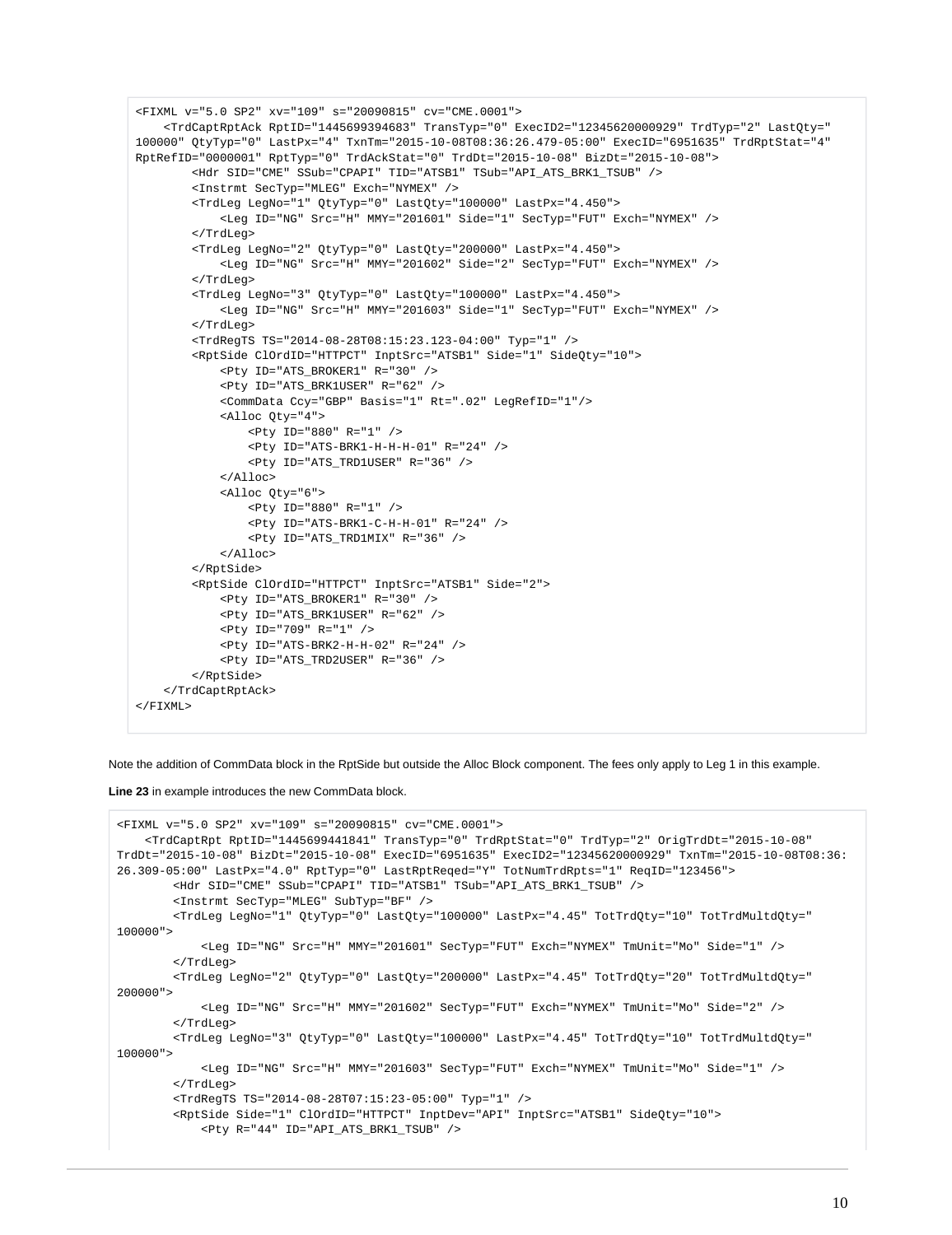```
 <Pty R="30" ID="ATS_BROKER1">
         <Sub Typ="5" ID="ATS_BROKER1" />
     </Pty>
     <Pty R="62" ID="ATS_BRK1USER">
         <Sub Typ="9" ID="ATS_BRK1USER_UFN ATS_BRK1USER_ULN" />
     </Pty>
     <CommData Ccy="GBP" Basis="1" Rt=".02" LegRefID="1"/>
     <Alloc CustCpcty="1" IndAllocID2="6175529" Qty="6" Stat="2">
         <RegTrdID ID="CPC000006951635BA0001" Src="1010000023" Typ="0" Evnt="2" LegRefID="1" />
         <RegTrdID ID="CPC001006951635BA0001" Src="1010000023" Typ="0" Evnt="2" LegRefID="2" />
         <RegTrdID ID="CPC002006951635BA0001" Src="1010000023" Typ="0" Evnt="2" LegRefID="3" />
         <Pty R="36" ID="ATS_TRD1MIX">
             <Sub Typ="9" ID="ATS_TRD1MIX_UFN ATS_TRD1MIX_ULN" />
         </Pty>
         <Pty R="1" ID="880">
             <Sub Typ="5" ID="ATS_CLEARING_CME1" />
        </Pty>
         <Pty R="24" ID="ATS-BRK1-C-H-H-01" Src="C">
            <Sub Typ="26" ID="1" />
         </Pty>
         <Pty R="7" ID="ATS_TRADER1">
             <Sub Typ="5" ID="ATS_TRADER1" />
         </Pty>
    \epsilon/Alloc>
     <Alloc CustCpcty="1" IndAllocID2="6175530" Qty="4" Stat="2">
         <RegTrdID ID="CPC000006951635BA0002" Src="1010000023" Typ="0" Evnt="2" LegRefID="1" />
         <RegTrdID ID="CPC001006951635BA0002" Src="1010000023" Typ="0" Evnt="2" LegRefID="2" />
         <RegTrdID ID="CPC002006951635BA0002" Src="1010000023" Typ="0" Evnt="2" LegRefID="3" />
         <Pty R="36" ID="ATS_TRD1USER">
            <Sub Typ="9" ID="ATS_TRD1USER_UFN ATS_TRD1USER_ULN" />
         </Pty>
         <Pty R="1" ID="880">
             <Sub Typ="5" ID="ATS_CLEARING_CME1" />
        \epsilon/Pty>
         <Pty R="24" ID="ATS-BRK1-H-H-H-01" Src="C">
             <Sub Typ="26" ID="2" />
         </Pty>
         <Pty R="7" ID="ATS_TRADER1">
            <Sub Typ="5" ID="ATS_TRADER1" />
        \langle/Ptv>
     </Alloc>
 </RptSide>
 <RptSide Side="2" ClOrdID="HTTPCT" InptDev="API" InptSrc="ATSB1">
     <Pty R="44" ID="API_ATS_BRK1_TSUB" />
     <Pty R="30" ID="ATS_BROKER1">
         <Sub Typ="5" ID="ATS_BROKER1" />
    \epsilon/Pty>
     <Pty R="62" ID="ATS_BRK1USER">
         <Sub Typ="9" ID="ATS_BRK1USER_UFN ATS_BRK1USER_ULN" />
     </Pty>
     <Alloc CustCpcty="1" IndAllocID2="6175531" Qty="60000" Stat="2">
         <RegTrdID ID="CPC000006951635SN0001" Src="1010000023" Typ="0" Evnt="2" LegRefID="1" />
         <RegTrdID ID="CPC001006951635SN0001" Src="1010000023" Typ="0" Evnt="2" LegRefID="2" />
         <RegTrdID ID="CPC002006951635SN0001" Src="1010000023" Typ="0" Evnt="2" LegRefID="3" />
         <Pty R="36" ID="ATS_TRD2USER">
             <Sub Typ="9" ID="ATS_TRD2USER_UFN ATS_TRD2USER_ULN" />
        2/D+3/2 <Pty R="1" ID="709">
             <Sub Typ="5" ID="ATS_CLEARING_CME2" />
        2/D+3/2 <Pty R="24" ID="ATS-BRK2-H-H-02" Src="C">
            <Sub Typ="26" ID="2" />
         </Pty>
         <Pty R="7" ID="ATS_TRADER2">
            <Sub Typ="5" ID="ATS_TRADER2" />
         </Pty>
    \leq/Alloc>
     <Alloc CustCpcty="1" IndAllocID2="6175532" Qty="40000" Stat="2">
```
<RegTrdID ID="CPC000006951635SN0002" Src="1010000023" Typ="0" Evnt="2" LegRefID="1" />